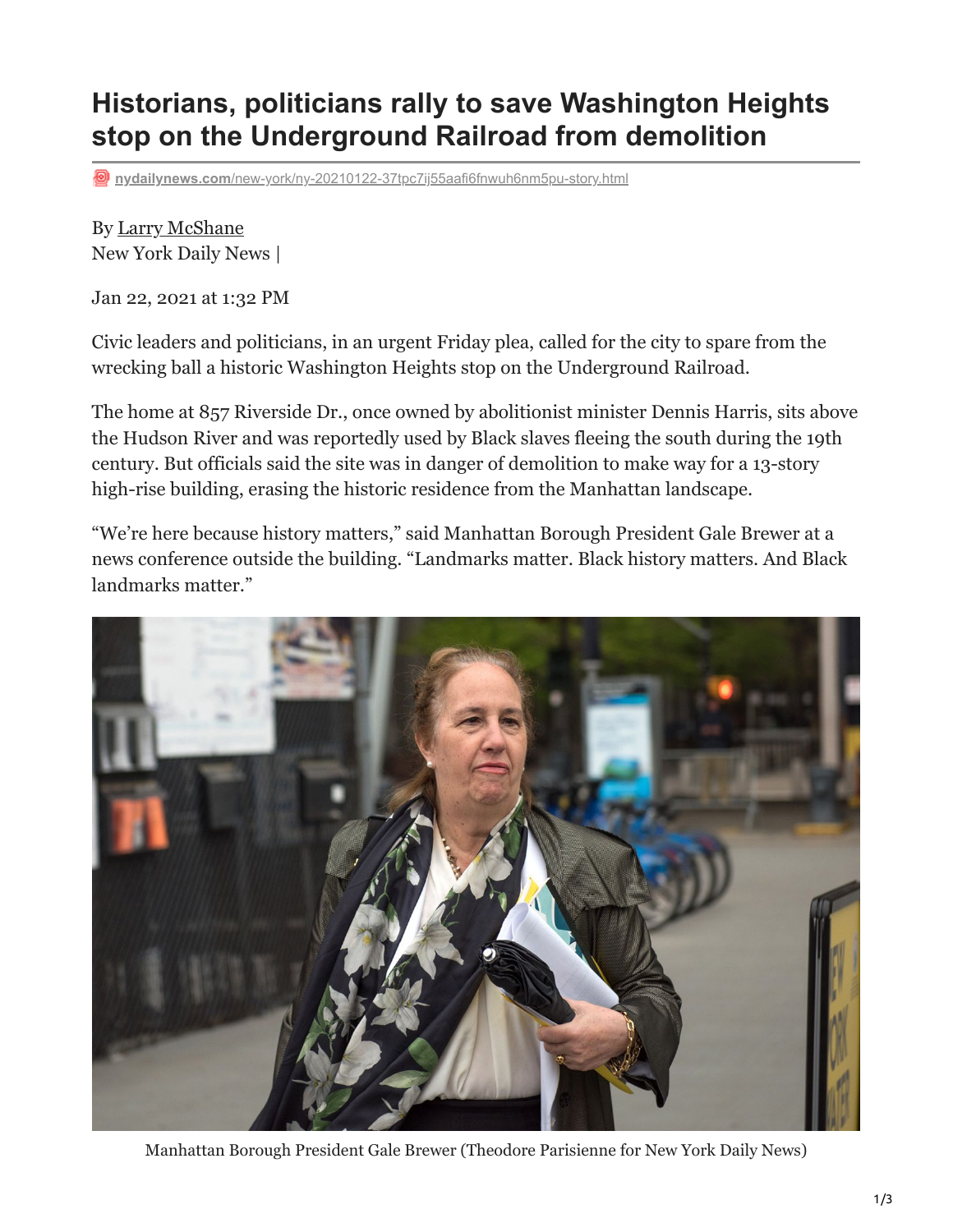Harris, who operated a sugar refinery on the Hudson, owned the house between 1852-54 before selling the property to fellow abolitionist Judge John Newhouse. Some historians believe Harris used a steamboat to ferry escaped slaves into Washington Heights on their way to safe haven in Canada.

"This heritage location right here ... once it's gone, it's gone," said Democratic state Sen. Robert Jackson. "During slavery times, this building was huge in the Underground Railroad. Stop it!"

## **[»](https://www.nydailynews.com/new-york/ny-crime-stoppers-reward-brooklyn-subway-shooting-20220415-7f3j7rnetvaczbbrtro5r6x6ri-story.html#nt=interstitial-auto)**

The contested property is a two-story wood-frame house located at W. 159th St. and Riverside Drive. The Landmarks Commission said a review of the site raised questions about its use in ferrying slaves to freedom, and that "extensive alterations" over the years negated its "historic fabric."

## **Paid Post**

## What's This?



The two-story building on the right is 857 Riverside Dr. in Manhattan. (Google Maps)

Harris "did not live in the house and — and as acknowledged in the report that was submitted to (the commission) — claims that it was used in the Underground Railroad are speculative," said a statement from the commission.

But neighborhood activist Maria Luna, who has lived next door for 60 years, delivered an impassioned call to spare the building from demolition and gentrification.